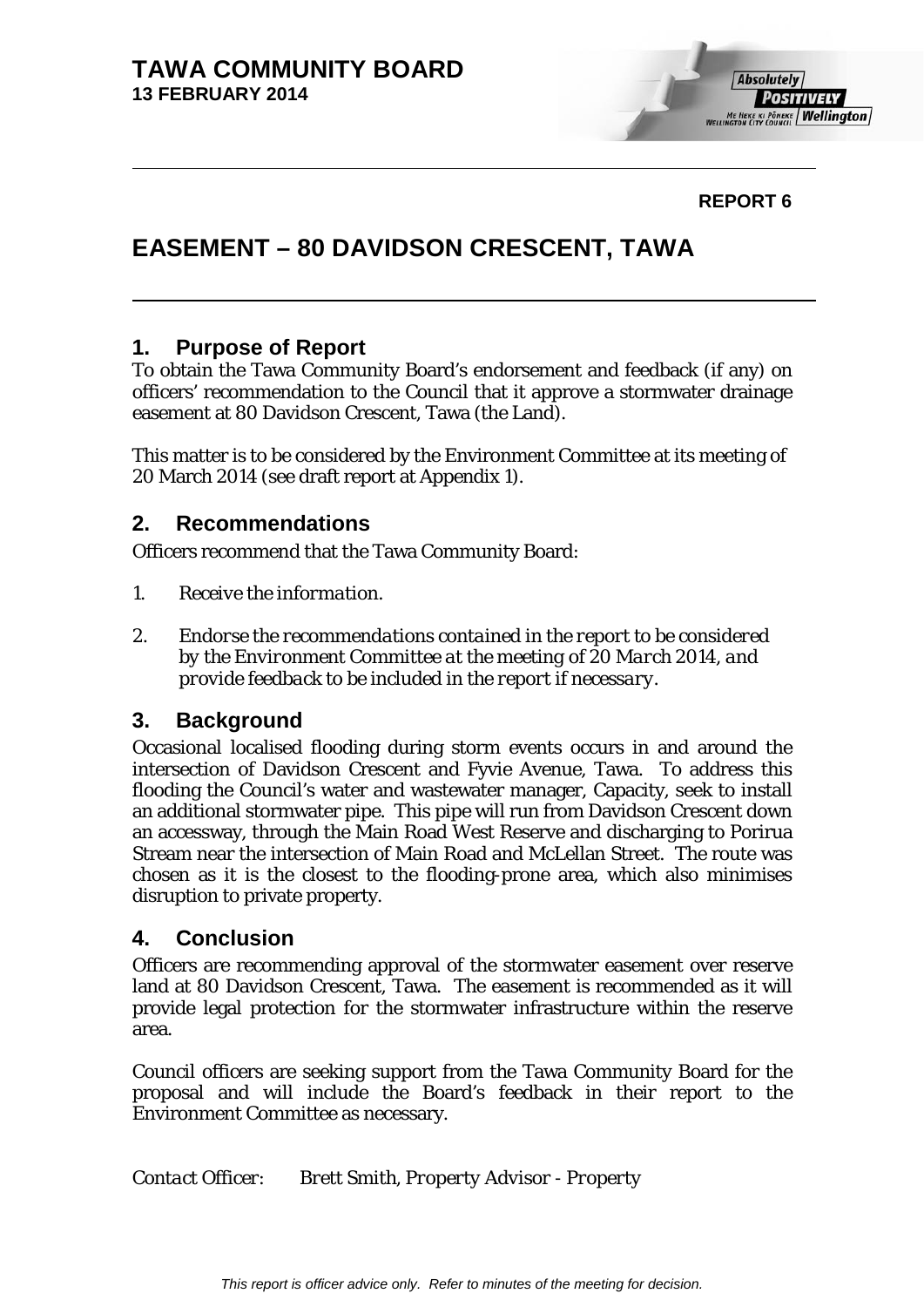### **ENVIRONMENT COMMITTEE 20 March 2014**



**CA INSERT REPORT NO** *CA INSERT FILE NO*

## **STORMWATER EASEMENT THROUGH RESERVE: 80 DAVIDSON CRESCENT**

## **1. Purpose of report**

To obtain Council approval for a stormwater drainage easement through land held under the Reserves Act 1977, at 80 Davidson Crescent, Tawa.

# **2. Executive summary**

Capacity wishes to install a stormwater pipe extending from Davidson Crescent, via an existing pedestrian accessway and reserve, to Main Road Tawa (and the Porirua Stream beyond). The work is required as existing stormwater capacity in the area is inadequate; resulting in flooding issues. The route though the Main Road West Reserve has been elected as it is provides the least disturbance to private property and is closest to the flooding-affected area.

Capacity intends on making good any area disturbed during the construction of the pipe; being either footpath resurfacing or restoration planting.

The proposed easement will be dealt with under section 48 of the Reserves Act 1977 (the **Act**).

# **3. Recommendations**

Officers recommend that the Environment Committee:

- *1. Receive the information.*
- *2. Agree to grant a stormwater easement in perpetuity to Capacity over reserve land at 80 Davidson Crescent and 65 Fyvie Avenue, Tawa [being part of Lot 48 DP 26425 (CFR 146853) and part of Lot 28 DP 42752 (Proc. 511508) respectively] pursuant to Section 48 of the Reserves Act 1977.*
- *3. Waive the requirement for public notification under section 48(2) of the Reserves Act 1977 in accordance with Section 48(3) of the Reserves Act 1977, as the reserve is not likely to be materially altered or permanently damaged and the rights of the public are not likely to be permanently affected by the granting of the easements in 2 above.*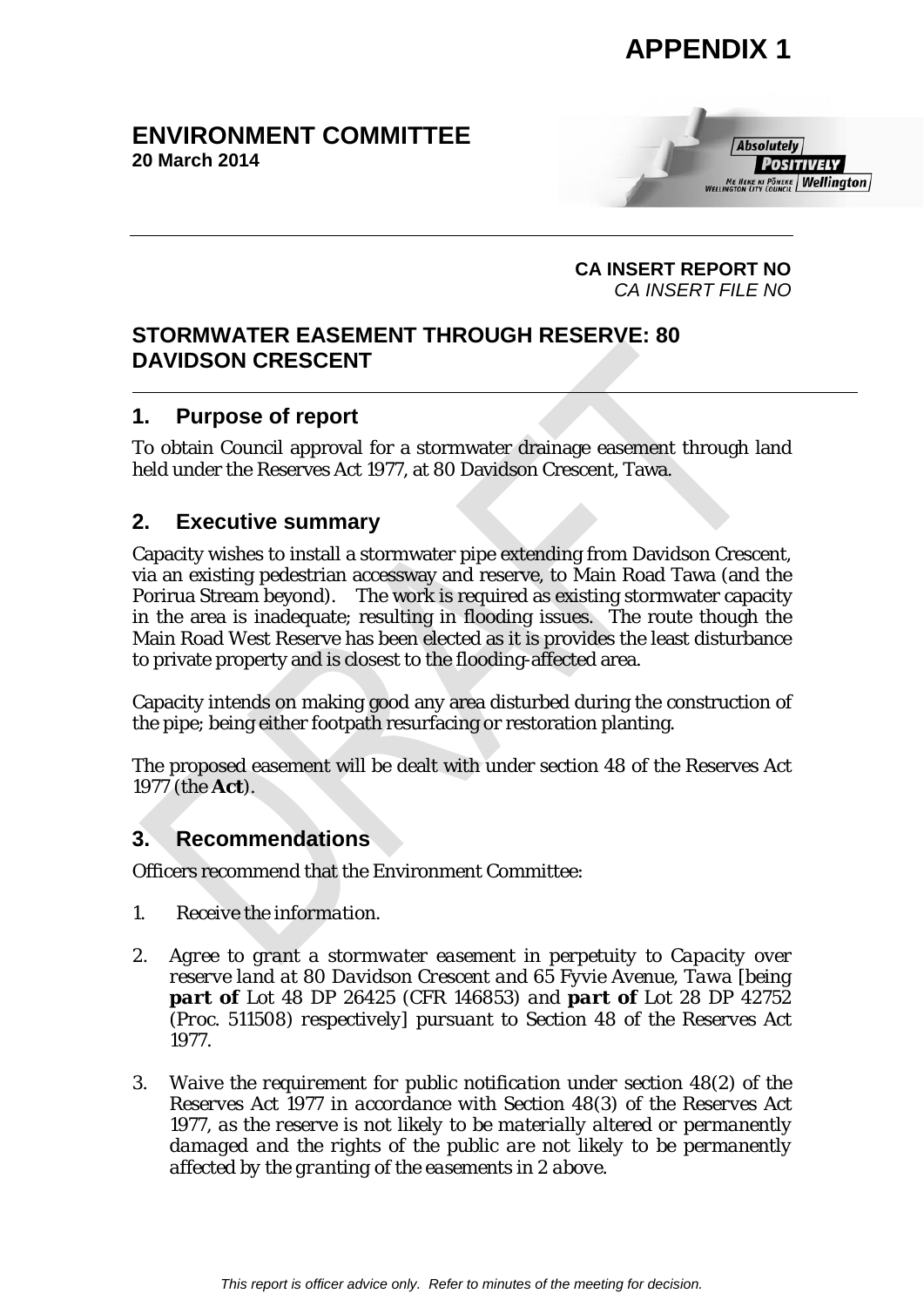- *4. Note that the work within the easement area, and in adjacent legal road, will be subject to relevant bylaw, building and/or resource consent requirements.*
- *5. Note that works will proceed in accordance with final Parks, Sport and Recreation agreement to all replanting mitigation plans and park management/work plans.*
- *6. Authorise the Chief Executive Officer to carry out all steps to effect the easement.*

### **4. Background**

In response to localised flooding issues in and around Davidson Crescent and Fyvie Avenue, Tawa, Capacity has explored several options for the construction of addition stormwater infrastructure in the area. A low point in the road outside 89 Fyvie Avenue is drained by existing pipes with limited capacity and for which no natural secondary flowpath exists; periodic flooding occurs as a result.

The straightforward solution to the flooding issue is to increase available capacity by the installation of a second, larger, stormwater pipe. The alignment of the proposed pipe is dictated by the location of the flooding-affected area and the practicalities of feeding the stormwater into Porirua Street; the route through Main Road West Reserve was elected for these reasons.

Other alterative options were considered for the location of the stormwater, but for two reasons were not pursued; an alternative layout on Leadley Lane is too far removed from the flood-affected area (and would not specifically solve the flooding issue in Davidson Crescent) and any other option would pass through private property bringing complications of negotiation and compensation.

The physical work will comprise the laying of approximately 130 metres of 400mm diameter polyethylene pipe from Davidson Crescent, via the accessway, reserve and Main Road to Porirua Stream. Several new sumps will be installed in Davidson Crescent along with 8 manholes.

Capacity, in consultation with the Parks, Sport and Recreation Team (Parks Team), intend to reinstate any ground disturbed by the proposed works. This would include the resurfacing of the concrete path, replacement of handrails, and re-contouring and re-vegetation of natural ground.

It is worth noting that the easement will only extend over the portion of the pipe that passes through the Main Road West Reserve; this is the 20 metres of pipe between Manhole 3 and 4 (refer Appendix B). The Council-owned land outside of the reserve is legal road and an easement for this type of infrastructure is not required. Access and installation of the pipe will be handled by separate agreement with the infrastructure team.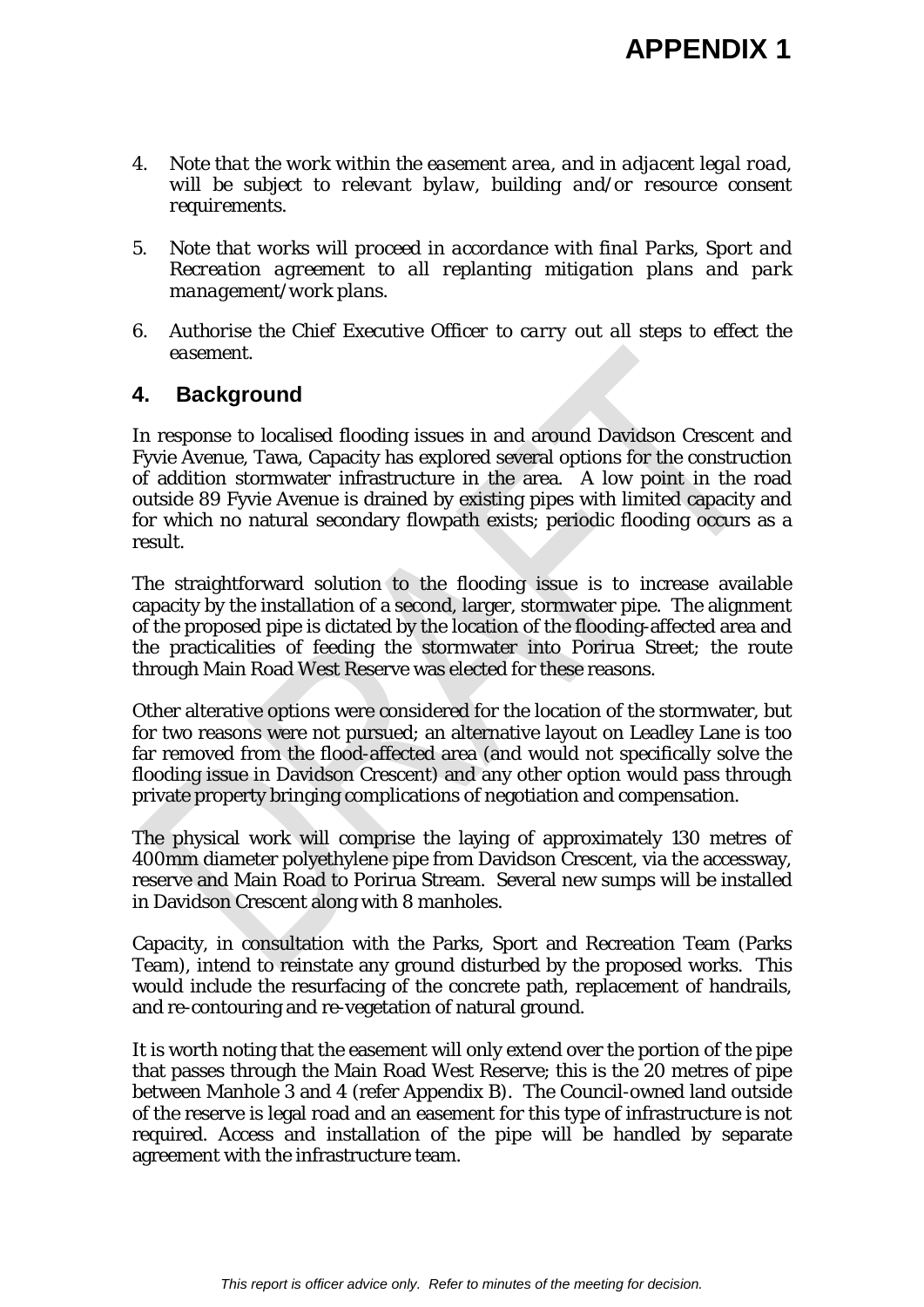The two parcels over which an easement will pass are classified as Recreation Reserve under either the Reserves Act 1977 or the Municipal Corporations Act 1954. The land is zoned Open Space 'B' under the Council's District Plan.

Easements through reserve land are dealt with under section 48(1)(f) of the Act. Capacity is aware of the need to apply for other approvals, such as road opening notices, building and earthworks consents, but which are not dealt with here.

### **5. Discussion**

Section 48(1)(f) of the Act provides for this type of easement in reserves. The reserve is an appropriate location for the stormwater pipe, given the proximity to both the point of discharge (Porirua Stream) and the location of the floodingprone area. Landowner approval from the Parks, Sport and Recreation Team has been provided for the proposed work. It is recommended that a stormwater easement be approved.

Public notification is required under the Act, except where the reserve is not likely to be materially altered, or rights of the public to the reserve will not be permanently affected. As the affected area is expected to be restored after construction public notification is not required.

#### *5.1 Consultation and Engagement*

The applicant has consulted with the Council's Parks, Sport and Recreation Team who have, in turn, required consultation with internal and external stakeholders (namely, the Friends of Tawa Bush Reserves and the Council's Ranger). The requested consultation forms part of the separate landowner approval process.

I note this consultation process is separate and distinct from public notification, which is a required test under section 48 of the Act. Given that the reserve area will be restored to original condition after the work is competed, and the rights of the public with respect to the reserve will not be altered as a result of the work, I believe (3)(a) and (b) can be applied.

#### *5.2 Financial considerations*

There are no financial considerations related to the granting of this easement. Any costs associated with the preparation of the easement agreement will be borne by Capacity.

#### *5.3 Climate change impacts and considerations*

There are no climate change impacts that relate directly to this easement

### *5.4 Long-term plan considerations*

There is no specific mention of this easement within the 2012-22 Long Term Plan. Section 2.5 of the Plan, however, requires the protection of residents and property from flooding. By reducing reliance on the existing over capacity network the proposal achieves this aim.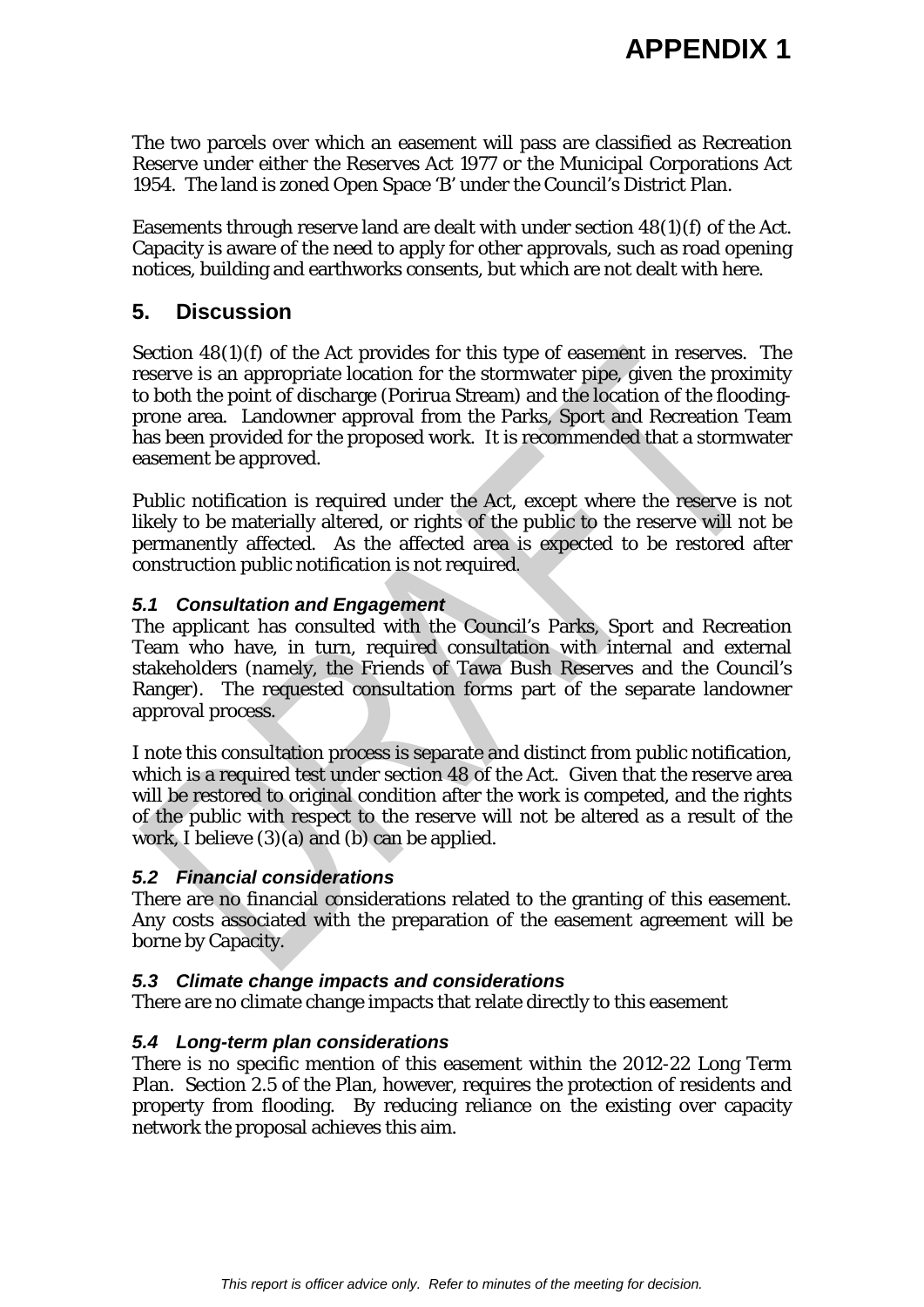### **6. Conclusion**

The proposal seeks the creation of an easement over a stormwater pipe. The purpose of the pipe is to relieve flooding-prone land on Davidson Crescent and Fyvie Avenue. The pipe is in a suitable location and is the most efficient route for servicing.

Following construction, the area is to be restored to enable public recreation use. Given there are no long term impacts on the reserve, public consultation can be waived.

Contact Officer: Brett Smith, Property Advisor.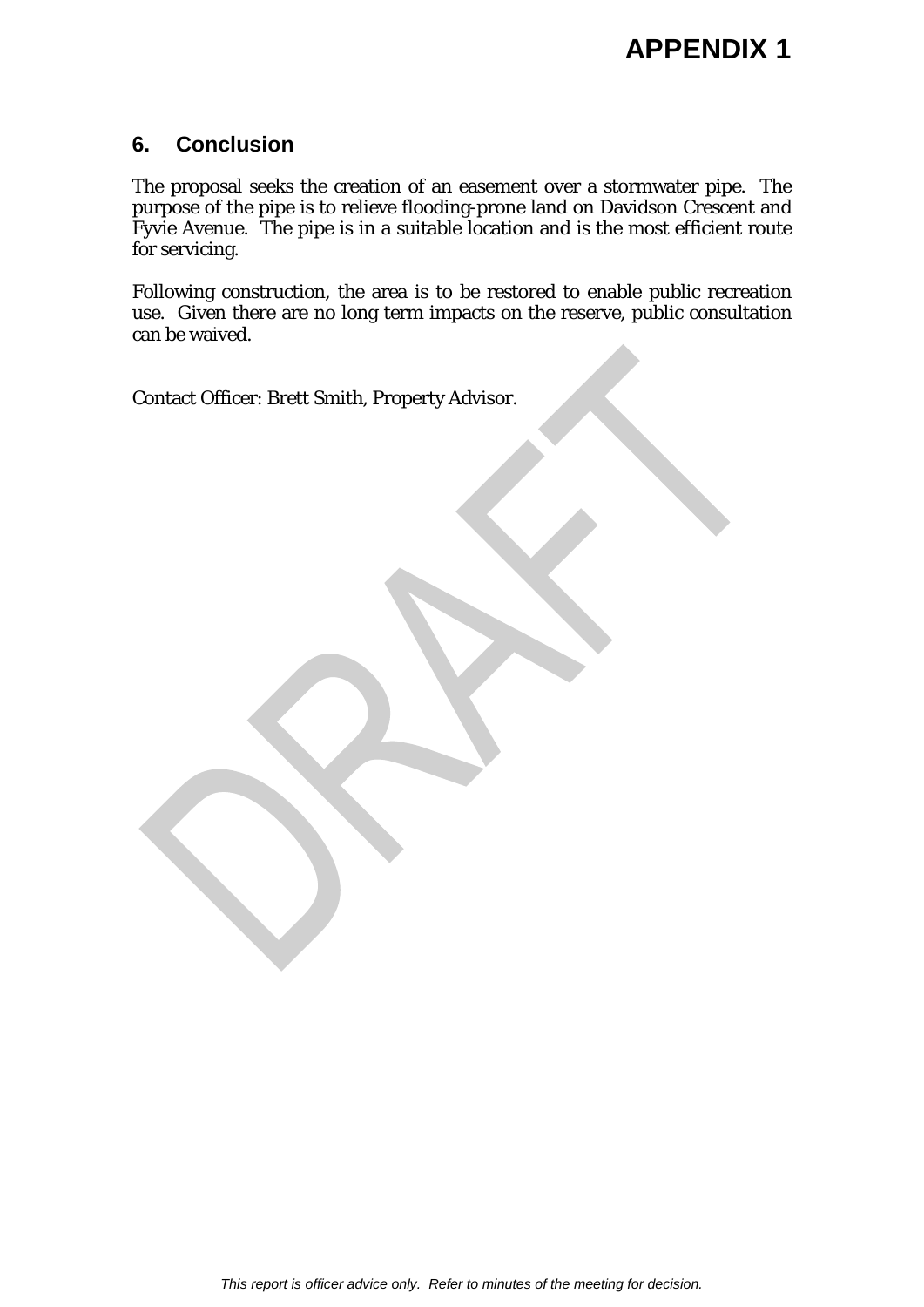# **SUPPORTING INFORMATION**

#### **1) Strategic fit / Strategic outcome**

*Agreeing to the easement will ensure the protection of a stormwater asset, which in turn will relieve flooding in parts of Davidson Crescent and Fyvie Street.*

### **2) LTP/Annual Plan reference and long term financial impact**

*The proposal is broadly consistent with the Council's requirements for a robust stormwater network under the 2012-20 Long Term Plan. Such small scale works to address particular drainage issues are anticipated within Capacity's operating budget.* 

#### **3) Treaty of Waitangi considerations**

*There is no Treaty of Waitangi implication for the proposed easement.*

#### **4) Decision-making**

*This is not a significant decision. The easement is consistent with the requirements of the Reserves Act 1977 for such activities in a Reserve.*

#### **5) Consultation**

#### **a) General consultation**

*General consultation can be waived by the Committee, under section 48(3) of the Reserves Act 1977, as the Reserve is not likely to be materially altered or permanently damaged and the rights of the public are not likely to be permanently affected by the granting of the easement.*

*Parks Sport and Recreation have been consulted with respect to the pipe location and site remediation and they have in turn recommended consultation with the local Community Group.* 

### **b) Consultation with Maori**

*No specific consultation has been undertaken with Māori.* 

### **6) Legal implications**

*The Council's lawyers will be consulted for the drafting of the easement document.*

#### **7) Consistency with existing policy**

*The proposed easement is consistent with the Council's policies and legislation related to reserves.*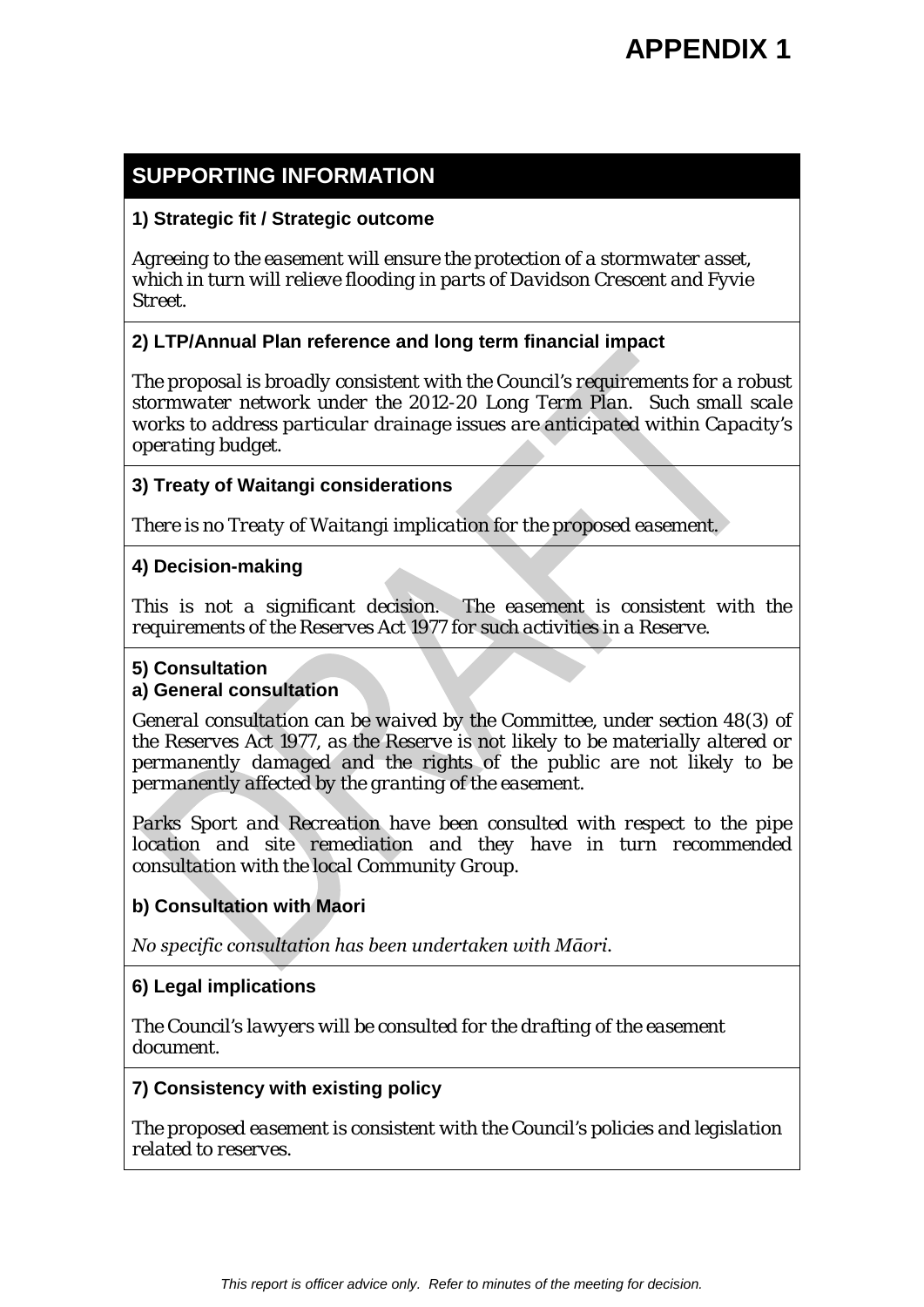## **APPENDIX A LOCATION PLAN**

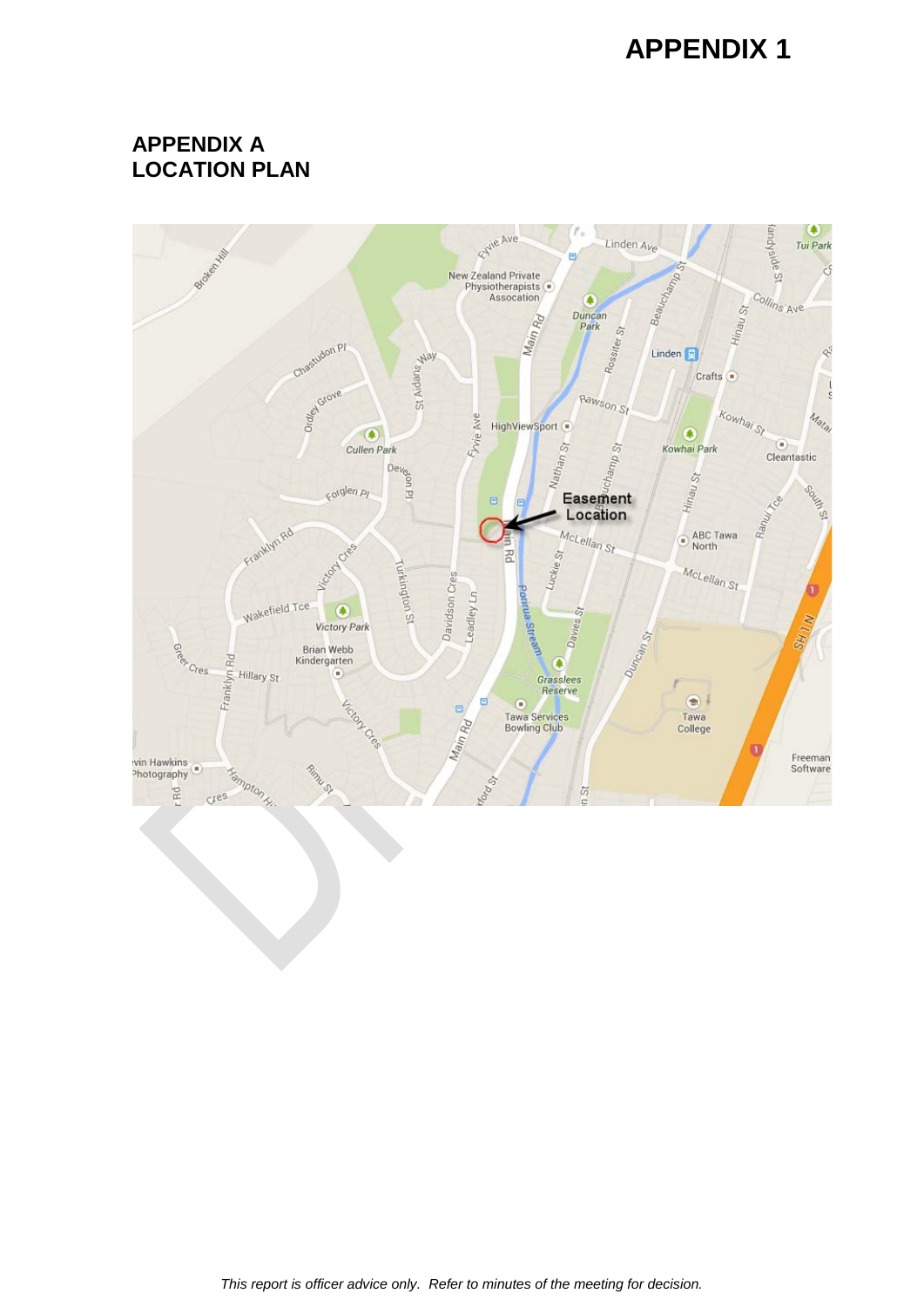# **APPENDIX B EASEMENT LOCATION**



*This report is officer advice only. Refer to minutes of the meeting for decision.*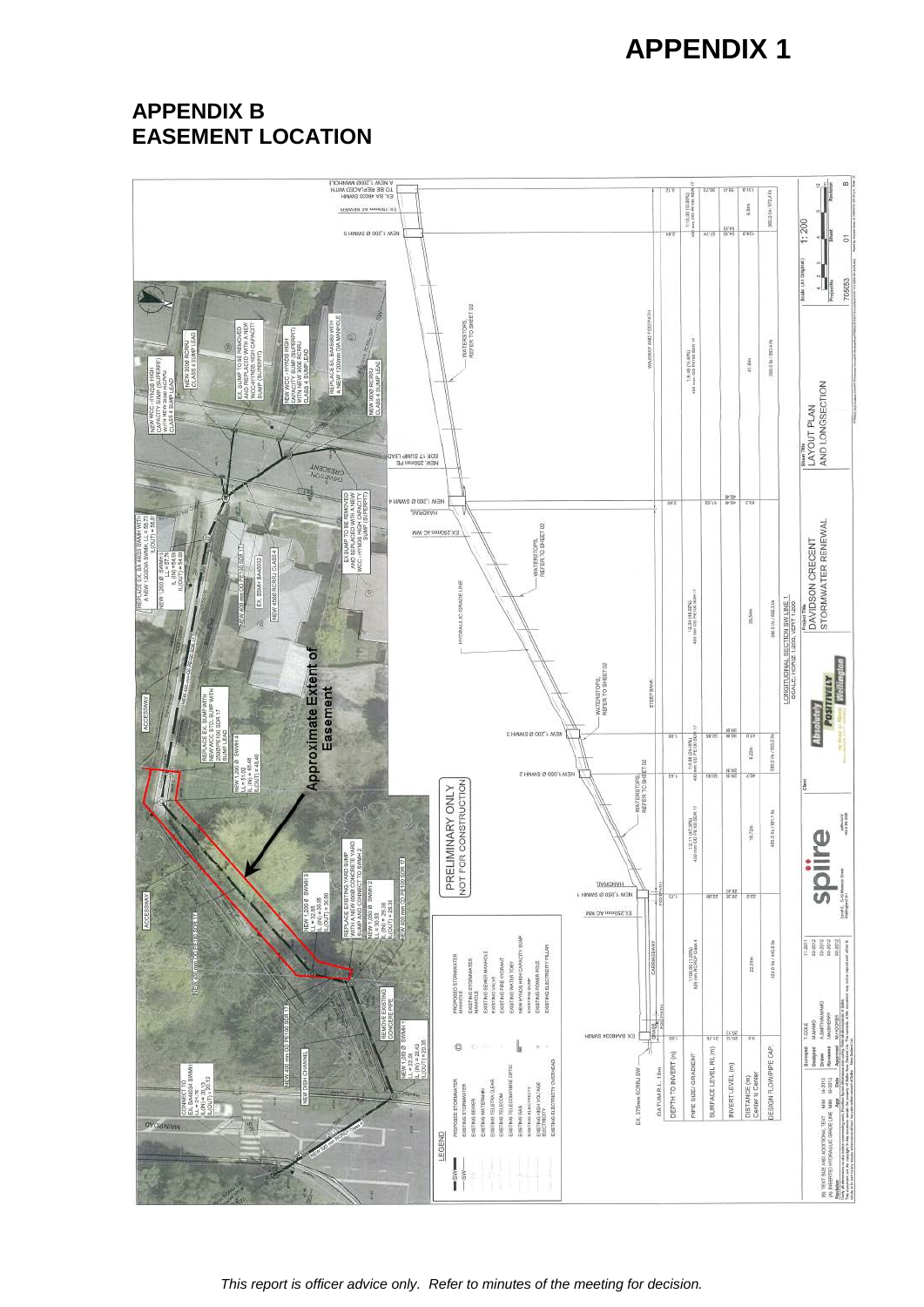## **APPENDIX C SITE PHOTOS**

Davidson Crescent and Fyvie Avenue, looking north towards low point; accessway to reserve between white and natural wood fences.



Accessway to Main Road West Reserve vegetation behind lamppost) – looking east



*This report is officer advice only. Refer to minutes of the meeting for decision.*